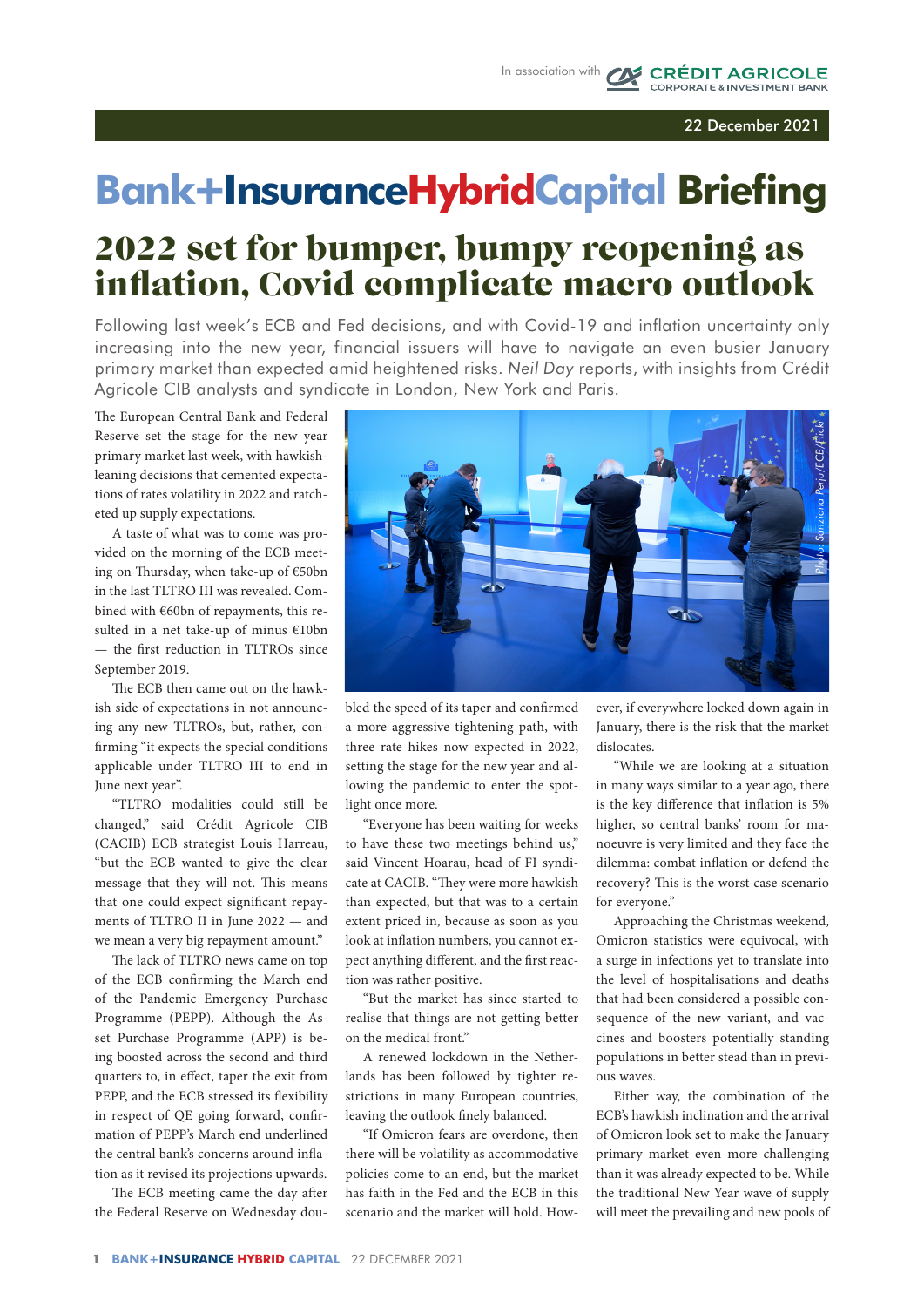liquidity, the latest developments could tilt the supply/demand balance away from issuers.

"On the one hand, you could have some investors staying on the sidelines saying, the environment is too unsettled, I'd rather wait and see," said Hoarau, "while the rates volatility means their inclination to put money to work at the long end will be more limited. On the other hand, you will have issuers keen to print because funding programmes are by definition heavier in 2022 than they were in 2021, and when you are a big issuer dealing with only a handful of issuance windows across the year, you cannot afford not to do at least 25%-30% of your issuance in January. This means January will be heavy across the board — across the capital structure, across jurisdictions.

"Particularly given that credit spreads are close to historic lows, it is hard to see how spreads will be tighter at the end of January than the beginning of January, so there will be a strong advantage for first movers ready to tap into the abundant liquidity available at the start of the year. The vast majority of investors will feel forced to invest."

The first issuance window in Europe is likely to be short, with London closed on Monday, 3 January, and parts of continental Europe enjoying public holidays on Thursday, 6 January.

"There is a strong need to be vigilant and pragmatic when it comes to pricing approach in January," added Hoarau, "particularly in unsecured, sub new issues."

Meanwhile, the covered bond market is expected to be one of the biggest beneficiaries of the ECB's reining in of TLTROs, with CACIB forecasting some €25bn of



euro benchmark supply in January.

"We believe covered bonds will continue to enjoy their strong safe haven status," said Hoarau, "and serve issuers as a strong funding tool in conventional as well as ESG format."

*Bank+Insurance Hybrid Capital and CACIB would like to take this opportunity to wish you season's greetings, and good health and good fortune in 2022!*

## Fed primes dollar market

The dollar market is expected to enjoy a smoother start to the year, given greater confidence in the Federal Reserve's ability to combat inflation without jeopardising economic growth.

"The December FOMC meeting saw a taper announcement in line with expectations combined with a couple of modest surprises elsewhere to confirm the abrupt hawkish shift that had been evident in Fed communications in the lead-up to the meeting," said CACIB US

economist Nicholas Van Ness.

Indeed, Daniel Kim, director, US syndicate, at CACIB, notes that Fed fund futures had already priced in the rate hikes and that the market reacted calmly.

**CAS** CRÉDIT AGRICOLE

"US investors welcomed the news that the Fed is quickly acknowledging inflationary stress points and adjusting monetary policy accordingly," he said. "It is clear that Powell is comfortable with the economy handling the newest viral threat (Omicron), understands that the labour market is stronger than the previous expansion, and that higher inflation may be the chief threat to maximum employment.

"Based on the FOMC's decision, economic analysis and market reaction, we believe the fundamental backdrop for the primary market is positive and prime for an active January," added Kim. "We trust issuers will be well organized to arrange their funding needs for an early January start.

With the US having a full working week at the start of the year — albeit with non-farm payrolls due on the first Friday — issuance is expected to kick off as early as Monday, 3 January. Yankee issuance is likely to be first on the agenda, according to Kim, with financial institutions looking to opportunistically issue higher beta structures, such as AT1 and Tier 2, and incorporate green alongside conventional tranches.

After reporting earnings from 14 January onward, US banks are expected to enter the market following the long weekend finishing on Monday, 17 January (Martin Luther King Day). Consensus estimates point to some \$130bn- \$135bn of supply in investment grade credit across January, slightly down on January 2021's \$137bn.  $\bullet$